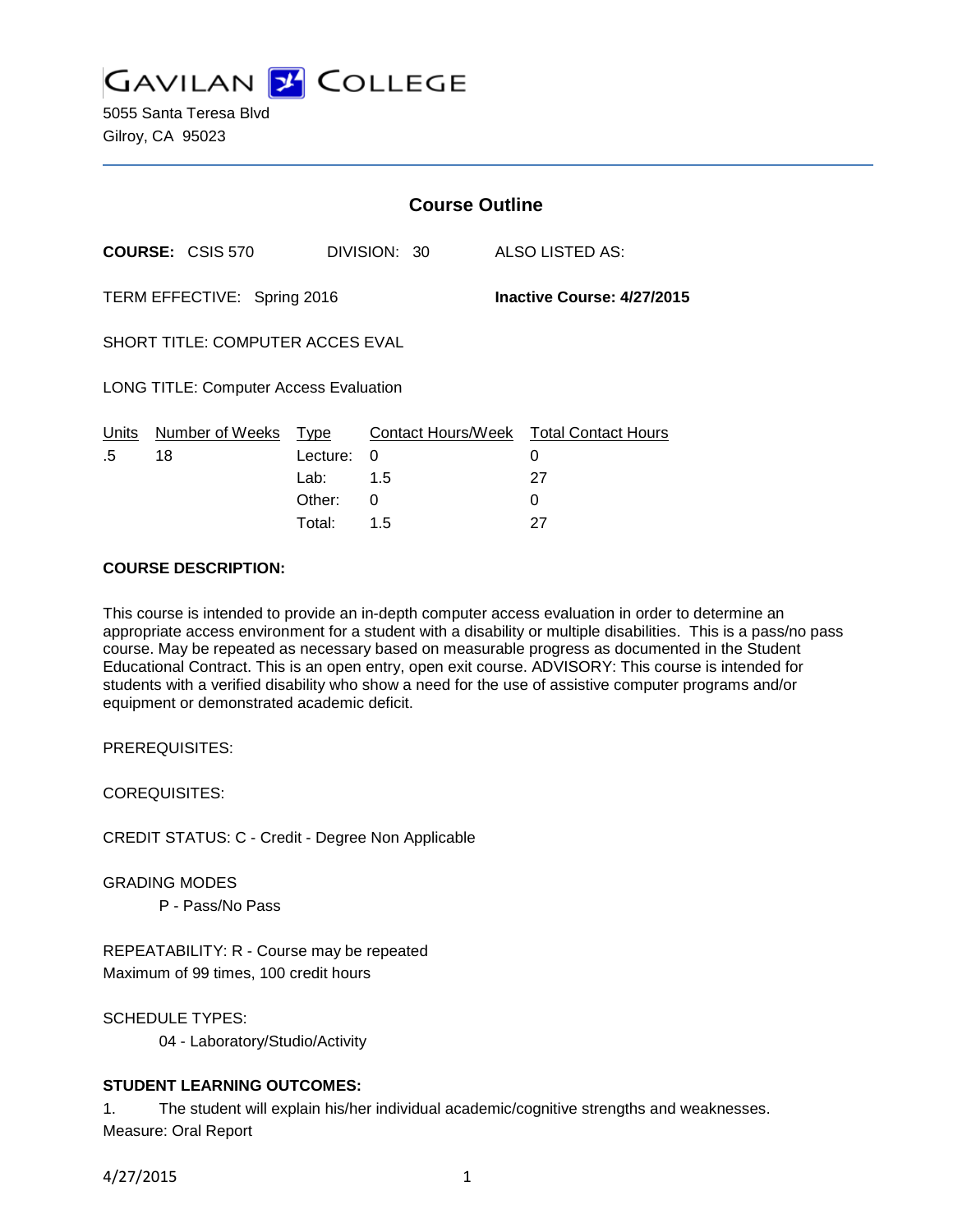PLO: ILO: 6,2,1 GE-LO: Year assessed or anticipated year of assessment: 2011; 2013

2. The student will explain his/her individual computer access strengths and weaknesses. Measure: Oral Report

PLO:

ILO: 2,6,1 GE-LO: Year assessed or anticipated year of assessment: 2011; 2013

3. The student will identify the appropriate access technologies based on his/her individual learning profile.

Measure: Oral Report

PLO:

ILO: 6,2,1

GE-LO:

Year assessed or anticipated year of assessment: 2011; 2013

4. The student will employ self-advocacy skills when discussing his/her assistive computer technology needs.

Measure: Oral Report; Behavior Demonstration

PLO: ILO: 1, 6,2

GE-LO:

Year assessed or anticipated year of assessment: 2011; 2013

5. The student will demonstrate proficiency in accessing a computer through the use of assistive technologies.

Measure: Demonstration; Performance PLO: ILO: 2,3 GE-LO: Year assessed or anticipated year of assessment: 2011; 2013

# **CONTENT, STUDENT PERFORMANCE OBJECTIVES, OUT-OF-CLASS ASSIGNMENTS**

Inactive Course: 04/27/2015 WEEK 1-2 2 HOURS Content: Module A- Intake interview and review of student's history including:

1. Educational goals and objectives.

- 2. Existing familiarity with computer systems, if any.
- 3. Review of existing medical records, if appropriate.

4. Review of academic records, if appropriate.

Performance Objective: The student will complete the Intake Interview and evaluate his/her need for computer access and/or academic software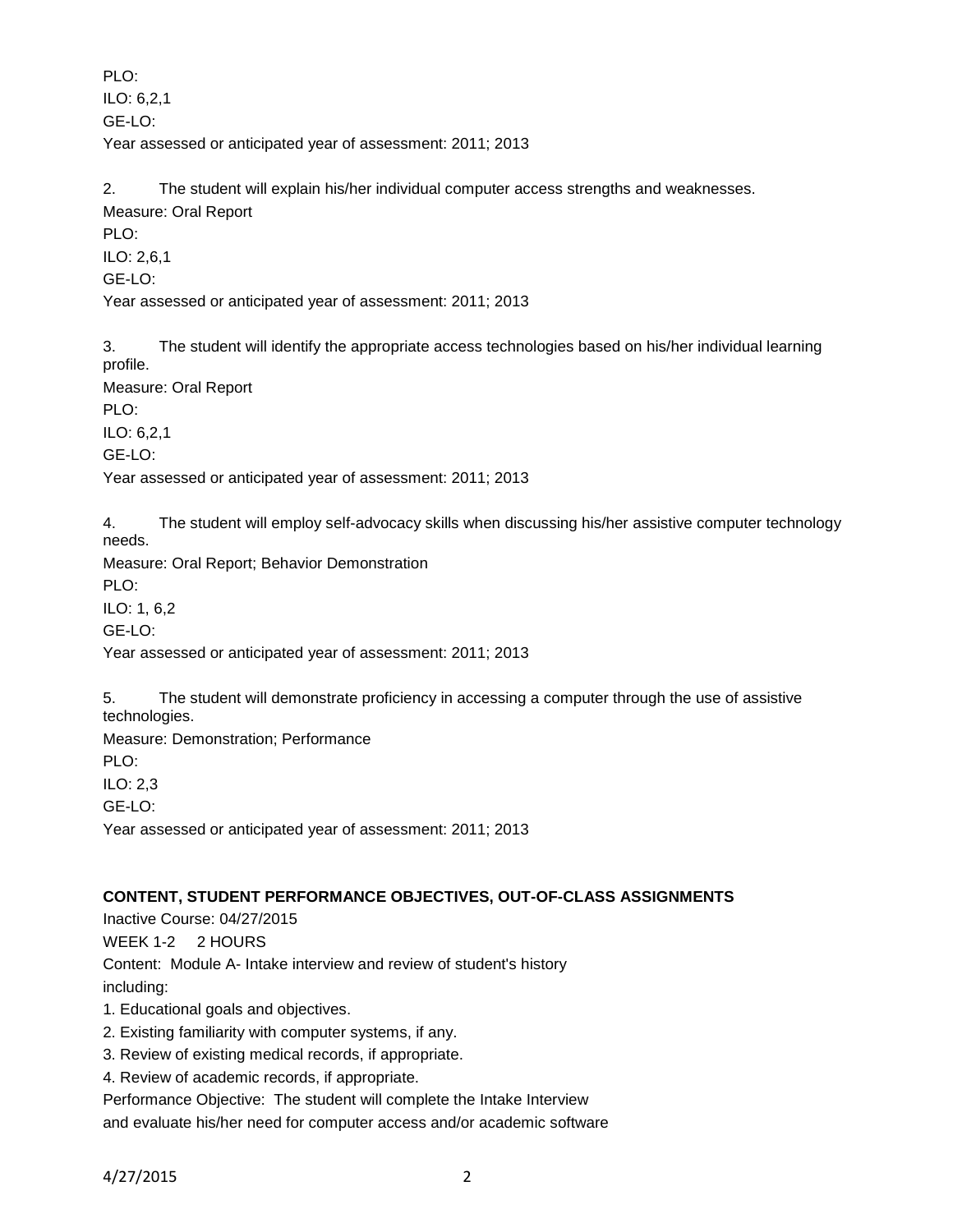### programs.

WEEK 3-4 2 HOURS

Content: Module B- Evaluate the need for computer access or cognitive skill assessment (where appropriate) in the areas such as:

1. Keyboard access capabilities.

2. Mobility and seating.

3. Ability to manage tasks associated with the basics of access

technology and computer systems.

a. Can the student carry out multi-part instructions.

b. Can the student perform physical tasks necessary for computer use;

e.g. turning on computer, inserting disk.

Performance Objective: The student will complete activities related to computer access or tests of cognitive skills and/or academic competencies.

WEEK 5 2 HOURS

Content: Module C- Basic introduction to and trial use of access devices.

1. Adjustment of access devices based on student use.

Performance Objective: The student will complete activities related to computer access or tests of cognitive skills and/or academic

competencies.

WEEK 6 1 HOURS

Content: Module D- Selection and assembly of the appropriate array of access devices based on mobility and access evaluation and/or selection of appropriate cognitive/academic software.

Performance Objective: The student will identify the appropriate access

technologies or cognitive software based upon his/her needs.

WEEK 7 1 HOURS

Content: Module E- Instruct in the use of assistive computer

technologies or specialized software such as:

- 1. Screen Reader
- 2. Voice Recognition
- 3. Scan & Read
- 4. Alternative Mice

5. Cognitive Software Programs

6. Academic Skills Programs, etc.

Performance Objective: The student will apply the necessary skills in utilizing the appropriate access technologies or specialized software programs.

WEEK 8 1 HOURS

Content: Module F- Recommendations and referrals. On the basis of the evaluation in this course, the instructor will prepare a list of appropriate assistive technologies or academic/cognitive software

programs and discuss the results with the student.

Performance Objective: The student will sign off on the computer access evaluation form, stating that he/she understands the results.

WEEK 9 1 HOURS

Content: Module G- Development of an Individual Education Plan or

4/27/2015 3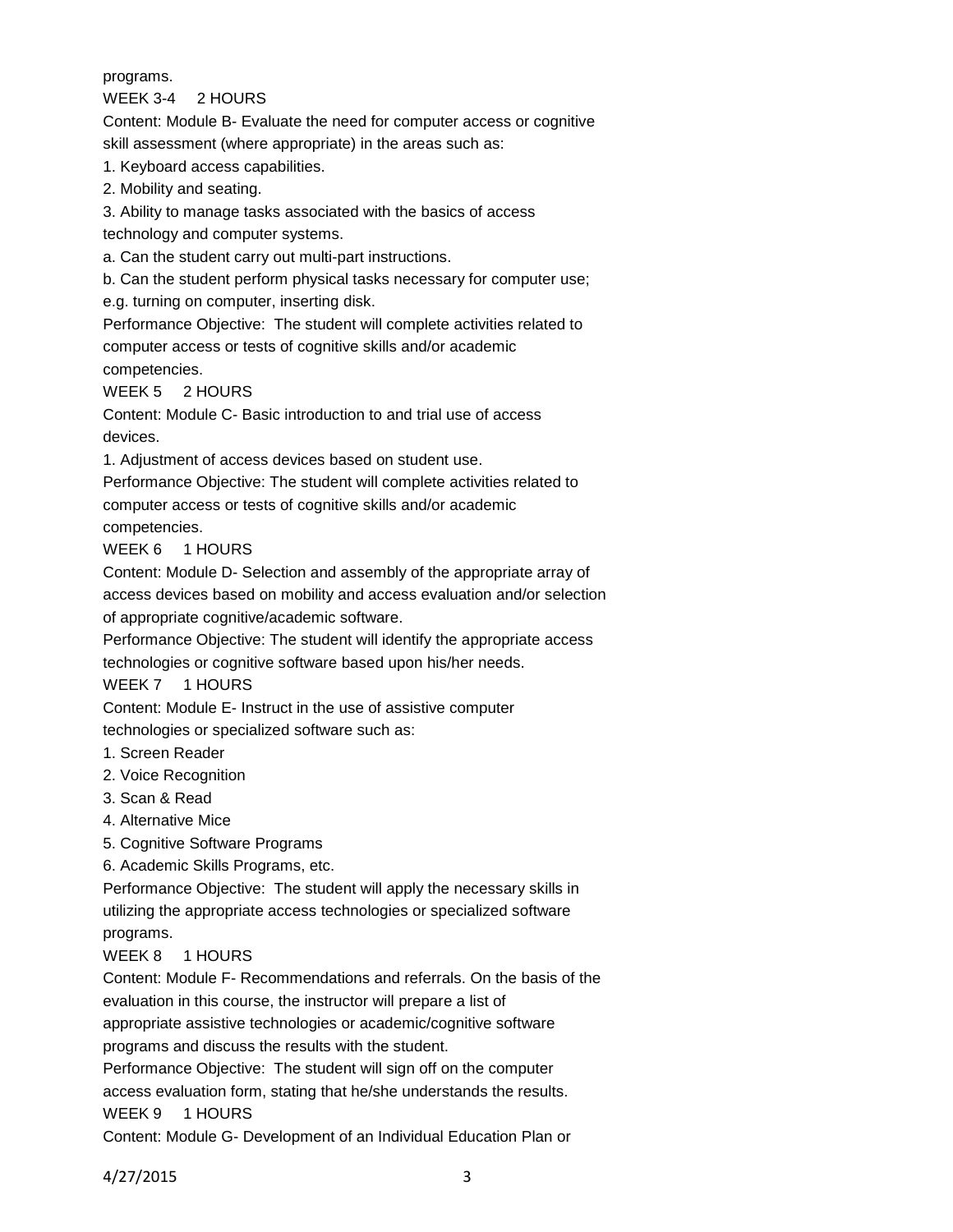Student Educational Contract for students.

1. On the basis of the evaluation, it will be determined if the student can be appropriately served by the assistive technologies available in the High Tech Center.

Performance Objective: The student and the High Tech Center Instructor will create an educational plan, including appropriate technologies and/or academic goals.

## **METHODS OF INSTRUCTION:**

Through assessment and evaluation, the student may be matched with the disability-appropriate adaptations in these areas: keyboard access, general mobility and seating, cognitive processing abilities and educational goals. Individualized evaluation, by arrangement. A student will receive credit upon completion of the seven course modules.

## **METHODS OF EVALUATION:**

The types of writing assignments required: None The problem-solving assignments required: None The types of skill demonstrations required: Class performance Other: Completion of the Computer Access Evaluation Form The types of objective examinations used in the course: None Other category: None The basis for assigning students grades in the course: Writing assignments: 0% - 0% Problem-solving demonstrations: 0% - 0% Skill demonstrations: 100% - 100% Objective examinations: 0% - 0% Other methods of evaluation: 0% - 0%

# **REPRESENTATIVE TEXTBOOKS:**

n/a

# **ARTICULATION and CERTIFICATE INFORMATION**

Associate Degree: CSU GE: IGETC: CSU TRANSFER: Not Transferable UC TRANSFER: Not Transferable

## **SUPPLEMENTAL DATA:**